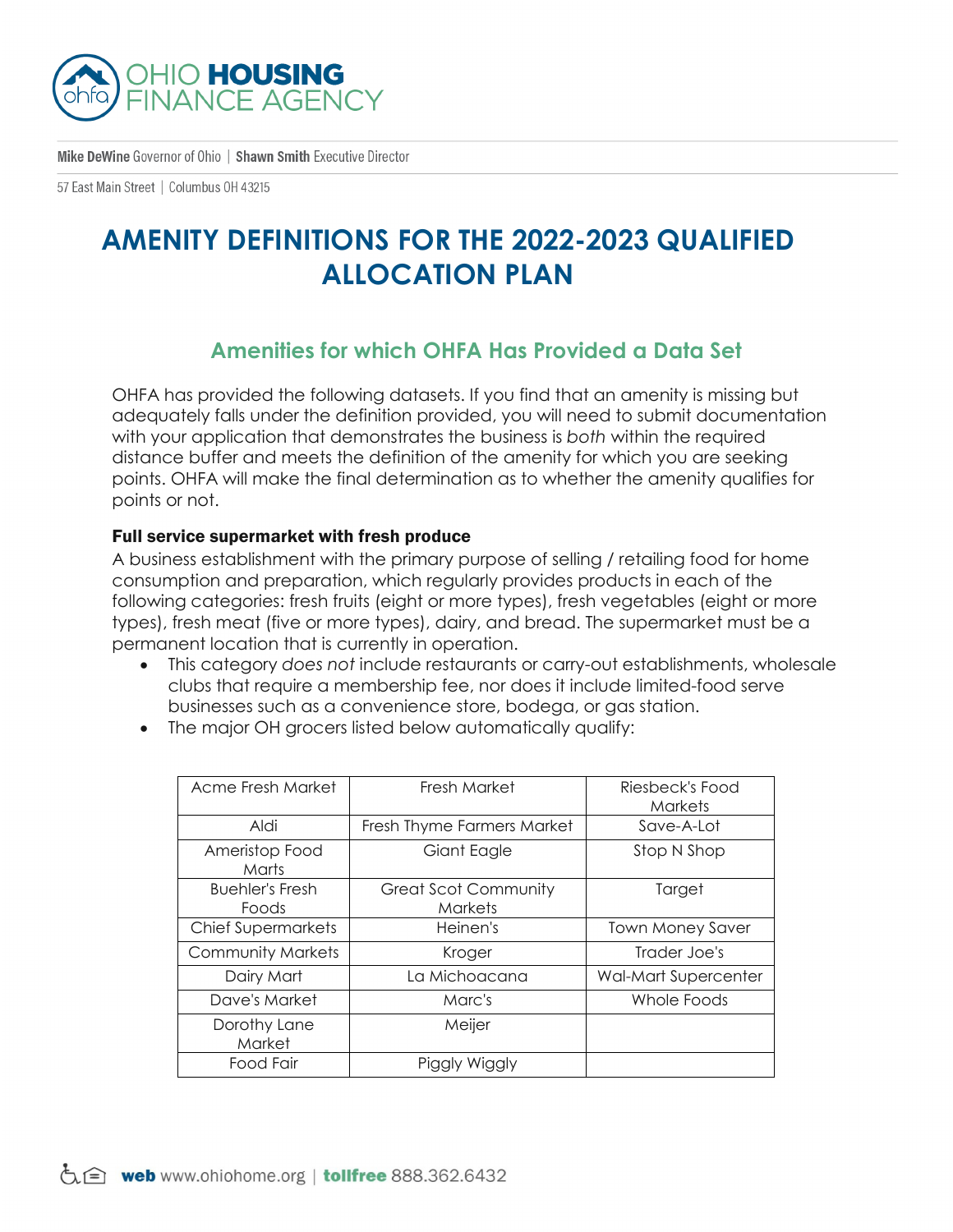## Pharmacy

An establishment which fills prescriptions, and sells or dispenses medicinal prescription or over the counter drugs. The pharmacy must be a permanent location that is currently in operation.

• Examples: CVS, Rite Aid, Walgreens

### Medical Clinic

An establishment with the primary purpose of medically diagnosing or treating outpatient clients. This must be a generalist, non-specialty, non-referral based medical establishment involved in the treatment and/or diagnosis of general or urgent health conditions.

- This category *does not* include specialty hospitals, private hospitals, or other private facilities that treat health conditions such as mental health, chronic conditions, etc.
- Examples: Minute Clinics, Urgent Care

### Public Park

A public playground, public greenspace area, and other public areas, created, established, designated, maintained, provided, or set aside by a City, State, or Federal institution, for the purposes of public rest, play, recreation, enjoyment or assembly, with all buildings, facilities and structures located thereon or therein. The public park must be a permanent location that is currently in operation.

- This category *does not* include private parks, maintained by a private entity or other grasslands / regions that require a fee to attend. Nor does this category include golf clubs or golf courses, even if they are public golf courses.
- Examples: local neighborhood parks, state parks, metro parks, and Cuyahoga Valley National Park. Ohio's state and national parks do not charge an entrance fee.

### Public library

An establishment with the primary purpose of providing library resources to the general public and is usually funded from public and/or philanthropic sources. Membership and the use of the library facilities are accessible without fees. The library must be a permanent location that is currently in operation.

• This category *does not* include private libraries or those that require a substantial fee to access, such as University libraries, nor does it include non-fixed structures such as book mobiles or neighborhood book boxes.

## Public Elementary, Middle, or High School

A physical structure with the primary purpose of providing education to children aged 5 to 18. The school is generally maintained at public expense and is part of the community's system of free public education. The school must be a permanent location that is currently in operation.

• This category *does not* include day cares, private schools that charge a tuition fee, or online schools.